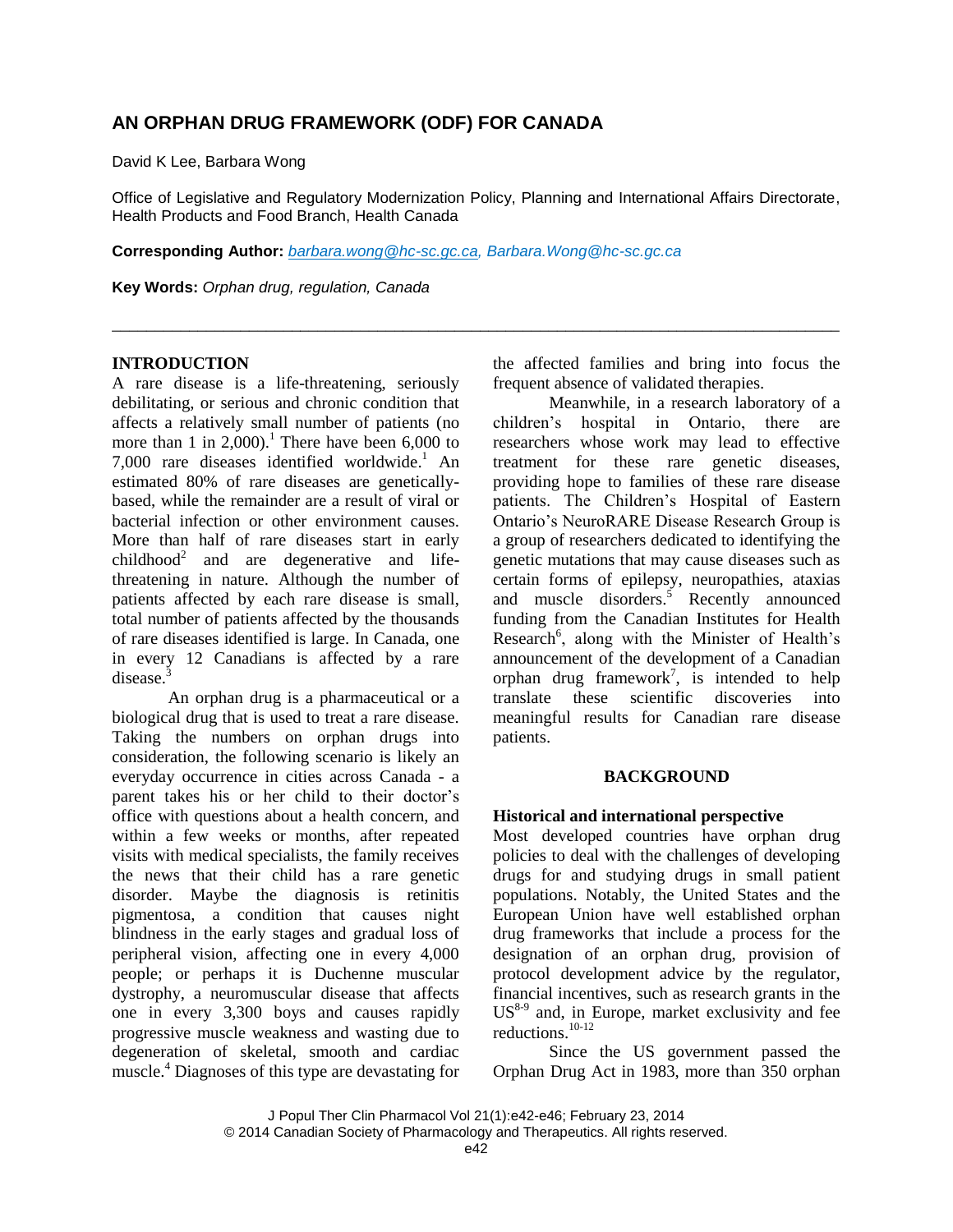drugs have been developed and brought to the US market. 13 In the last two decades, a steady average of fourteen new orphan drugs per year has been approved by the US Food and Drug Administration (FDA).<sup>14</sup>

The European orphan drug program has been in place since 2000 and has successfully helped bring to that market many of the same drugs that have been approved in the US. In its first decade, the Committee for Orphan Medicinal Products of the European Medicines Agency (EMA) designated 850 drugs as promising treatments for rare diseases and granted market authorizations to more than 60 orphan drugs.<sup>15</sup>

# **Canada**

Canada is one of only a few developed countries without a regulatory framework for orphan drugs. In the absence of a specific framework, Canadians were able to access many orphan drugs through Health Canada's Special Access Programme, through clinical trials or as drugs approved through the regular new drug submission process (often under the Notice of Compliance with Conditions policy). While this patchwork approach has worked sufficiently in the past, there are limitations both in providing access to orphan drugs and in gathering data and sharing information about the use of these drugs in the post-market period. Currently, none of the existing Canadian regulations are specifically designed to address the challenges presented by rare diseases, sometimes leaving Canadian patients without access to medications that could help them.

The FDA approved 99 different drugs with orphan indications between January 2008 and May  $2013$ .<sup>16</sup> Based on data gathered from Health Canada's databases, as of May 2013, market authorizations have been issued for 51of the 99 orphan drugs approved by the  $US.<sup>17</sup>$  Health Canada's Special Access Programme issued authorizations for 21 of the remaining 48 nonmarketed drugs between Jan 2012 and June 2013. 18

On October 3, 2012, the Minister of Health announced two initiatives to help Canadians with rare diseases: the creation of a new regulatory framework for orphan drugs and the launch of the Canadian portal to Orphanet, a comprehensive online database of information about and services for rare diseases. Since the Minister's announcement, Health Canada has engaged a group of scientists, medical and clinical trial experts and policy makers from within the Department to develop regulations, guidance documents and operational plans around a new orphan drug framework (ODF). In March 2013, a two-day workshop entitled *Developing a Scientific Vision to Support the New Orphan Drug Framework in Canada* was cohosted by Health Canada and the Canadian Institutes for Health Research. In May 2013, a similar workshop, *Oncology and Rare Disease Framework*, was held to discuss scientific challenges and opportunities in the field of rare cancers. The input from scientific experts at these two meetings will help inform many policy decisions by Health Canada.

The framework will also take into account cross-cutting issues raised in the *2011 Fall Report*  of the Auditor General of Canada<sup>19</sup> and the first two of four Senate reports about Health Canada's role in the regulation of drugs – *Canada's Clinical Trial Infrastructure: A Prescription for Improved Access to New Medicines*<sup>20</sup><sup>*f*</sup> and *Prescription Pharmaceuticals in Canada: Post-Approval Monitoring of Safety and Effectiveness.* <sup>21</sup> All three of these government reports addressed the need for Health Canada to do more to protect the safety of patients, both at the clinical trial stage and in the post-approval period. The first Senate report made a number of recommendations around the transparency of information about Canadian trials but also included a recommendation that regulations be made to support the approval of drugs for rare diseases in Canada. The policy development for Canada's ODF will address all the pertinent recommendations from these reports.

## **Overview of proposed Canadian framework**

Health Canada is working towards a new regulatory framework for orphan drugs that would span the lifecycle of the drug. The regulations would set the criteria for orphan drug designation - to be aligned to the greatest extent possible with those used by the EMA and FDA– and outline the requirements for market authorization and mandate post-market oversight of the use of the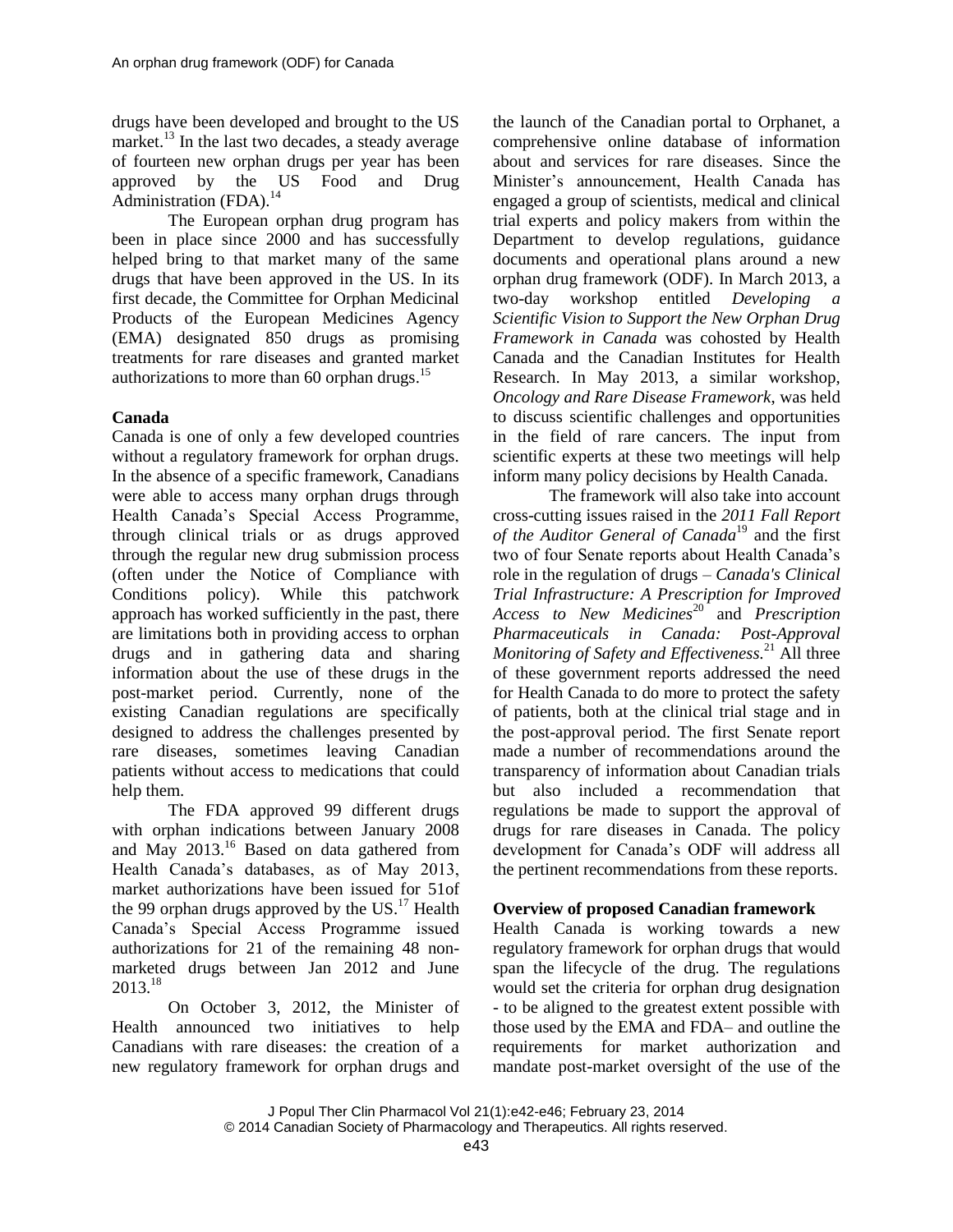orphan drug. Health Canada will allow for flexibility in the design of trials and in the evaluation of those results in order to accommodate smaller patient populations. In order to gather further information about the benefits, harms and uncertainties of the drug as it is used in a wider population, Health Canada will place a greater emphasis on post-market activities for orphan drugs.

The key objectives of this framework are to provide Canadians with better, timelier access to orphan drugs and to encourage and facilitate clinical research in the area of rare diseases. Facilitation of transparent flow of information between stakeholders (industry, researchers and other government agencies) and Health Canada will help achieve these objectives. The needs of patients with rare diseases will be taken into consideration by Health Canada by allowing patient input throughout the product lifecycle: at the designation, market authorization application review and reassessment stages. Registration of clinical trials, along with opportunities for patients to provide feedback on the safety and effectiveness of the drug, will be important patient-centred components of the ODF.

## **Designation**

This is a regulatory step that would be introduced for the first time in the *Food and Drug Regulations* in the ODF. The regulations would set out the criteria that a rare disease and an orphan drug must meet, and Health Canada would then be able to review an application for designation and render a decision to designate the candidate drug as an orphan drug. The US and Europe both have designation steps built into their regulations.

## **Clinical trials**

The clinical testing of orphan drugs would be governed by the current clinical trials framework (Part C, Division 5 of the *Food and Drug Regulations*). There will also be a requirement for the registration on an acceptable registry (e.g. clinicaltrials.gov) of any clinical trial intended to support a Canadian orphan drug market authorization application.

## **Scientific advice**

The holder of an orphan drug designation would be able to request scientific advice from the regulator on topics such as the acceptability of proposed clinical trials and how to overcome challenges associated with designing studies for small patient populations. Scientific advice may also be sought on other topics not related to clinical trials, including dosage form development, quality issues, preclinical studies and post-market study design.

#### **Submission of an application for market authorization**

The type of information and format would be similar to that required for New Drug Submissions for other drugs.

## **Post-market plan**

The market authorization application would have to include a post-market plan that the manufacturer of the orphan drug would have to follow. This plan would include a riskmanagement plan and could also include ongoing patient monitoring, ranging from establishment of patient registries to the conduct of confirmatory studies in the post-market period. Each plan would be tailored to the benefit-harm-uncertainty profile of the orphan drug at hand. A flexible design will help ensure that high-quality data is generated and reported, so as to minimize the burden on the system while providing adequate post-market oversight for these drugs.

## **International collaboration**

One of the main goals of the Canadian framework will be to align as closely as possible to existing frameworks that are already in place in other jurisdictions, thereby allowing for collaboration with international partners. The EMA and the FDA started working together in 2008 by allowing applications for orphan drug designations to be submitted in parallel and, in some cases, providing parallel protocol advice to orphan drug researchers. In 2012, the EMA and the Japanese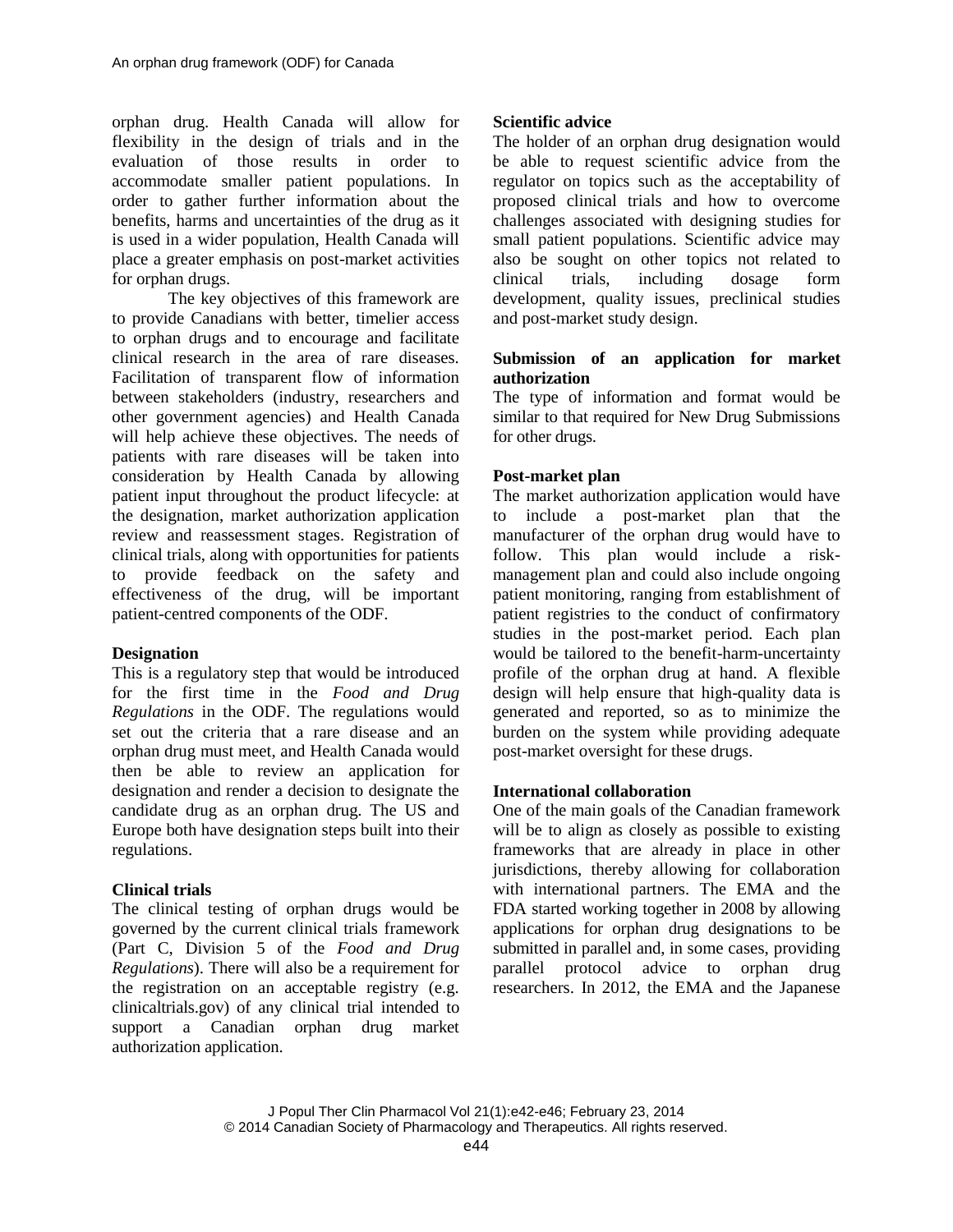regulatory authorities began working together on orphan drug designation, and this led to an observed increase in the number of Japanese orphan drug designations. 22

Dialogue with officials from other jurisdictions will allow Health Canada to learn from their experience and build an ODF that is well aligned, both scientifically and operationally, with regulators in Europe and the US. This will allow the pooling of information gathered around the world, which will be critical in forming a clearer picture about the benefits, harms and uncertainties associated with the use of an orphan drug, especially for diseases that affect a very small number of patients. Ideally, regulatory cooperation would begin at the designation stage, carry through a product's clinical development phase and continue through the product lifecycle to the post-market stage. Collaboration with the EMA and FDA will likely begin with a common application process for orphan designation and the provision of common trial design advice, so it is vital that the Canadian framework aligns closely with those in place in those other jurisdictions.

## **A focus on rare disease patients**

The proposed framework will allow rare disease patients in Canada to be heard since patient input at the designation stage will be mandated. This is the stage at which Health Canada will be assessing, among other considerations, the unmet medical need for the candidate orphan drug. Also, at the drug review stage, patient input may be sought to confirm that the information gathered at the designation stage is still relevant, and when possible, learn about patients' personal experiences with the candidate drug in clinical trials. Health Canada intends to model its patient input process on those developed by the Canadian Agency for Drugs and Technologies in Health (CADTH). <sup>23</sup> CADTH allows patients to provide their perspective, in a structured and formal manner, on issues such as the severity of the disease and the nature of the unmet medical need.

If there is a need to reassess the safety and effectiveness of an orphan drug in the post-market period, patients will again be provided an opportunity to provide input. Patient feedback would be a critical source of information in any Health Canada decisions around label changes (e.g. warnings, contraindications) or changes to market authorization status. Collaboration and cooperation with other decision makers in the Canadian healthcare system will be crucial to the success of the proposed ODF.

## **CONCLUSION**

As of the publication date of this article, Health Canada's work on the ODF continues. Cooperation and collaboration with foreign drug regulators and domestic partners in the health system will be important factors. The goal is to bring forward a streamlined, science-based framework that encourages innovation and research, addresses the benefits, harms and uncertainties of the drugs at hand, but also best serves the needs of Canadians living with rare diseases.

## **REFERENCES**

- 1. Orphanet, last updated: 2013, About Rare Diseases. [http://www.orpha.net/consor/cgi](http://www.orpha.net/consor/cgi-bin/Education_AboutRareDiseases.php?lng=EN)[bin/Education\\_AboutRareDiseases.php?lng=EN](http://www.orpha.net/consor/cgi-bin/Education_AboutRareDiseases.php?lng=EN) (August 30, 2013)
- 2. European Commission Health and Consumer Protection Directorate-General, Rare diseases: Europe's challenges, document for consultation, end date: February 14, 2008. [http://ec.europa.eu/health/ph\\_threats/non\\_com/do](http://ec.europa.eu/health/ph_threats/non_com/docs/raredis_comm_draft.pdf) [cs/raredis\\_comm\\_draft.pdf](http://ec.europa.eu/health/ph_threats/non_com/docs/raredis_comm_draft.pdf) (August 30, 2013)
- 3. Canadian Organization for Rare Disorders website, last updated: 2013, About Us. <http://raredisorders.ca/aboutUs.html> (August 30, 2013)
- 4. Orphanet, last updated: 2009, Duchenne muscular dystrophy. [http://www.orpha.net/consor/cgi](http://www.orpha.net/consor/cgi-bin/Disease_Search_Simple.php?lng=EN)[bin/Disease\\_Search\\_Simple.php?lng=EN](http://www.orpha.net/consor/cgi-bin/Disease_Search_Simple.php?lng=EN) (August 30, 2013)
- 5. CHEO Research Institute website, last updated: 2012, Genetics Overview. [http://www.cheori.org/en/geneticsresearchOvervi](http://www.cheori.org/en/geneticsresearchOverview) [ew](http://www.cheori.org/en/geneticsresearchOverview) (August 30, 2013)
- 6. Canadian Institutes for Health Research website, last updated: 2012, Harper Government supports research on rare diseases. [http://www.cihr](http://www.cihr-irsc.gc.ca/e/44944.html)[irsc.gc.ca/e/44944.html](http://www.cihr-irsc.gc.ca/e/44944.html) (October 30, 2013)
- 7. Health Canada website, last updated: 2012, Harper Government Takes Action to Help Canadians with Rare Diseases. [http://hc-](http://hc-sc.gc.ca/ahc-asc/media/nr-cp/_2012/2012-147-eng.php)

J Popul Ther Clin Pharmacol Vol 21(1):e42-e46; February 23, 2014 © 2014 Canadian Society of Pharmacology and Therapeutics. All rights reserved.